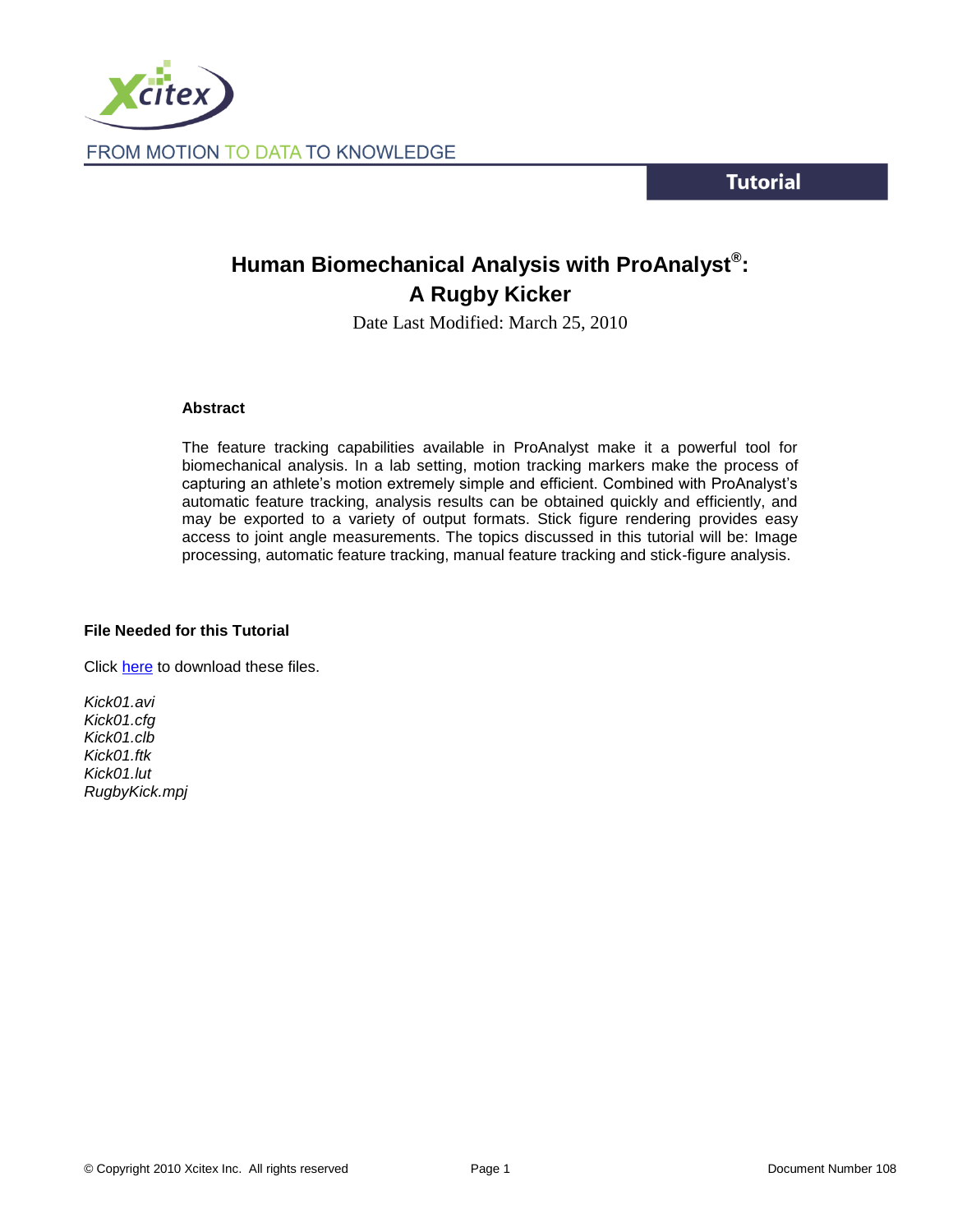Xcitex Inc. Human Biomechanical Analysis with ProAnalyst®: A Rugby Kicker

# **Tracking a Rugby Kick**

A combination of automatic and manual tracking will be used to track the positions of four markers attached to the rugby player's hip, knee, ankle, and foot. While not required by ProAnalyst, in many cases, the presence of these markers simplifies the motion tracking process considerably.

## **Tracking the Hip Marker**

- 1. Open ProAnalyst and create a new ProAnalyst project and add the *Kick01.avi* video.
- 2. Double-click on the *Kick01.avi* thumbnail to open the Measurement Window.

3. The video has been recalibrated such that the first frame is numbered frame -47. Click the Go To End button to advance the video to frame 0 -

*Note: On the following page, Figure 1, shows the 0 frame of the* Kick01.avi *video.* 





4. Open the **Feature Tracking** control panel and click the **Enable** button.

5. Define and set a region around the marker located on the player's hip. Keep the region as close to the size of the marker as possible to ensure accurate tracking results.

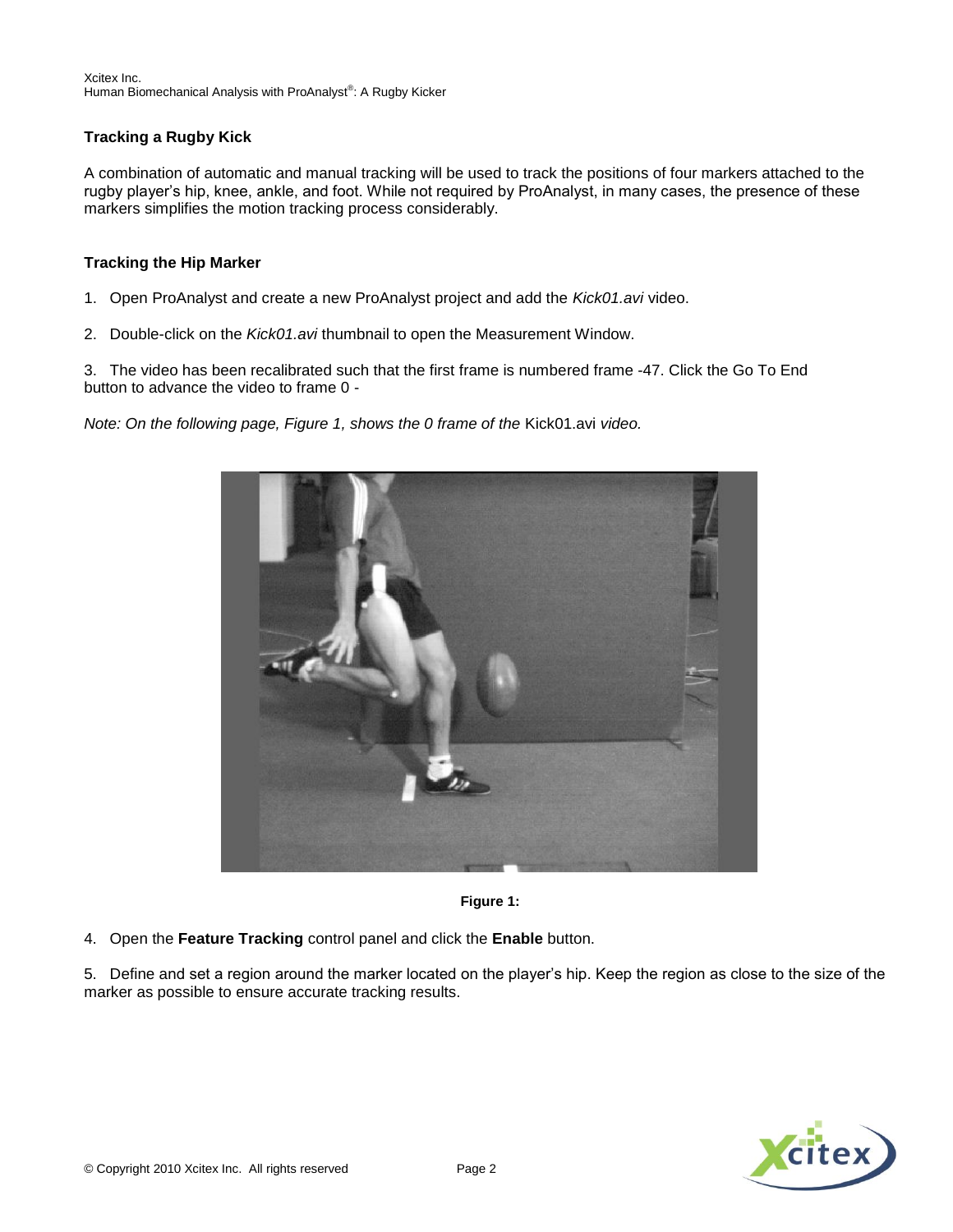



- 6.Click the icon to open the **Track Settings** window. Type **Hip** in the **Feature Label** text field.
- 7. Click the **Apply** button, followed by the **Close** button.
- 8. Click the **Track Forward** button.

The hip marker should track accurately the first time through, as shown on the following page in Figure 3. If they do not, it may be necessary to redefine the feature and restart the tracking.



**Figure 3:**

9. When you are satisfied with the accuracy of the feature track, click the Lock icon associated with the feature -

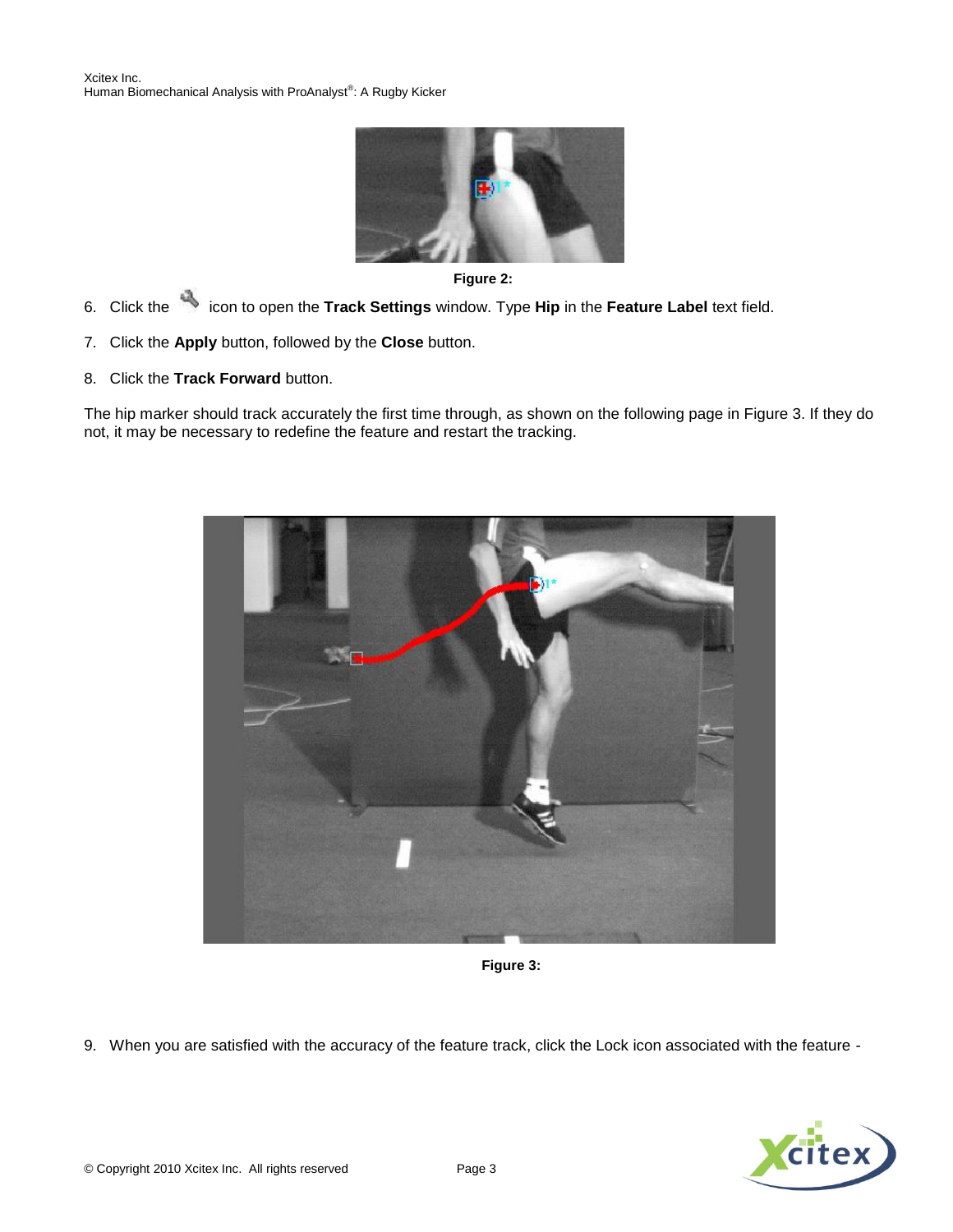# **Tracking the Knee Marker**

The knee marker changes in appearance over the course of the video sequence. We will process the image to enhance the appearance of the marker, and then perform a two-stage auto-track to ensure the most accurate results.

- 10. Advance the video to frame 40.
- 11. Click the Add button to add a new feature.
- 12. Open the Image Processing control panel and click the Display B&W button.

13. Adjust the B&W Image Settings sliders to enhance the appearance of the marker relative to the skin-tones surrounding it as shown on the following page in Figure 4.



14. Define and set a region around the knee marker. The size of the region is not as critical to a successful track as it was for the hip marker. **Figure 4:**





**Figure 5:**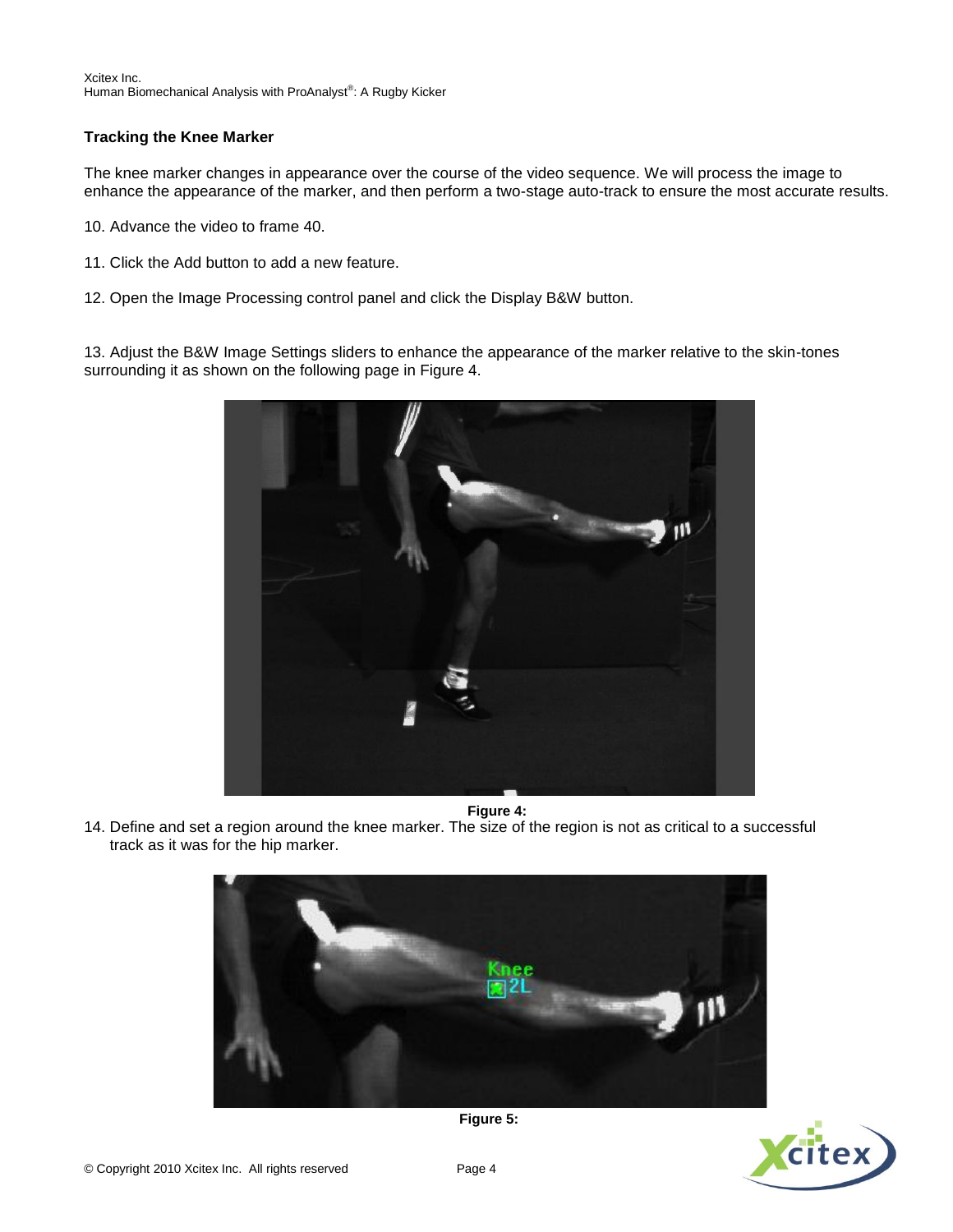- 15. Click the icon to open the Track Settings window. Type, "Knee" in the Feature Label text field.
- 16. Check the Enable button in the Feature Rotation frame.
- 17. Click the Apply button followed by the Close buttom.
- 18. Click the Track Forward button.
- 19. After ProAnalyst completes the forward track, reset the video to frame 40 and click the Track Backward button.
- 20. Backward tracking will take you beyond frame 0. To delete these extra points, set the video to frame -1. Right click on the video and select Feature Tracking  $\Box$  Clear Features  $\Box$  Current Feature, Current Frame Backward from the pop-up menu.



**Figure 6:**

12. Click the icon to lock the feature.

*Note: It is possible to auto-track the knee marker from frames 0 to 83 without applying any image processing. Attempt to achieve this result by modifying the size, position, and parameters of the feature region.* 

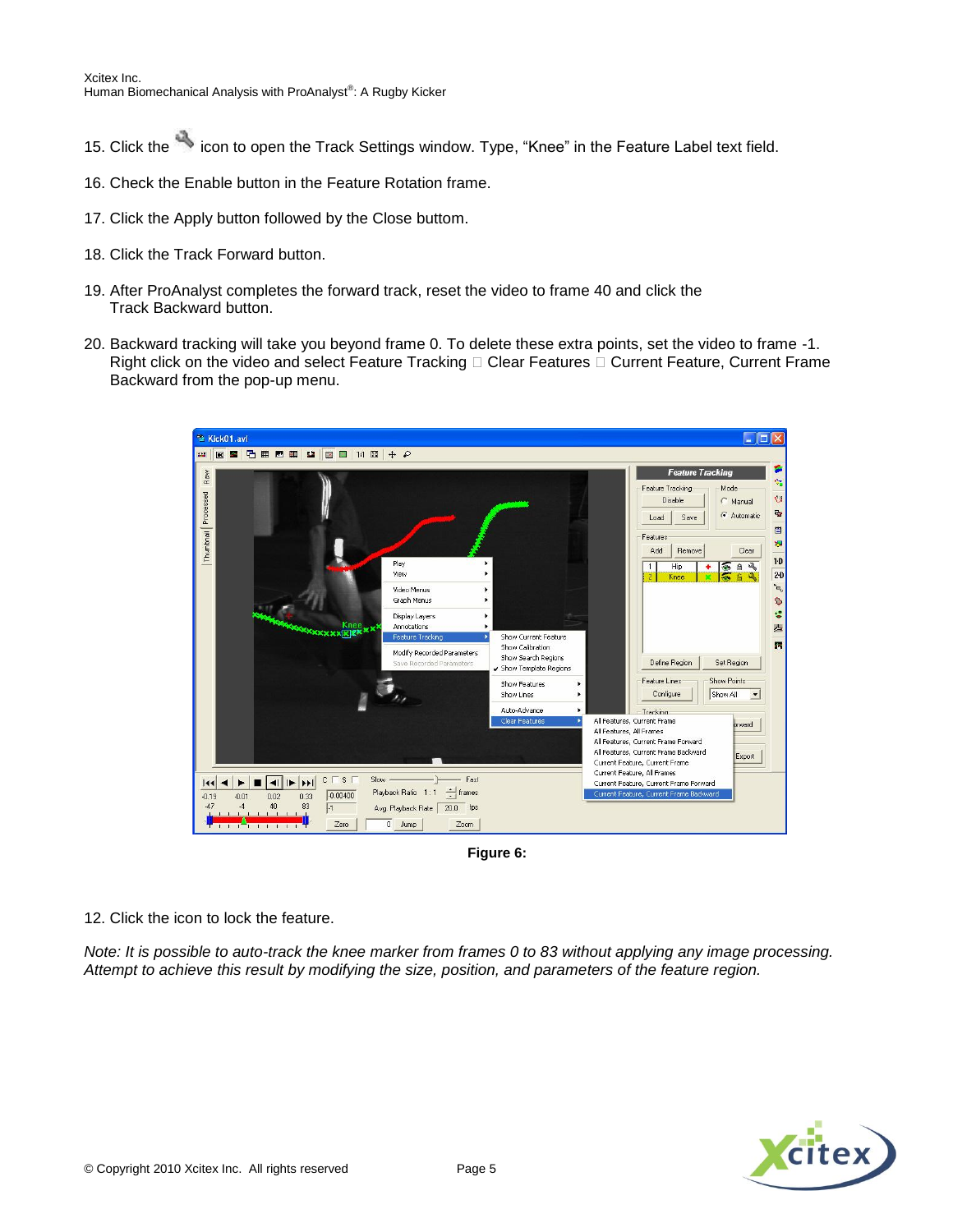#### Xcitex Inc. Human Biomechanical Analysis with ProAnalyst®: A Rugby Kicker

# **Tracking the Ankle and Foot Markers**

The foot and ankle markers present a number of difficulties that make accurate auto-tracking extremely difficult to achieve. The ankle marker is positioned on a white sock, and is therefore not visually distinct enough for auto-tracking to pick up. The foot marker, on the other hand, actually separates from the foot in frames 17 – 19, making any attempt at auto-tracking a futile endeavor. In these cases, the features of interest will have to be tracked manually.

- 1. Move the video to frame 0.
- 2. Click the **Add** button to add a new feature. Label this feature "Ankle".
- 3. Set the feature tracking mode to **Manual**.
- 4. Left click over the ankle marker to position the reticle on that spot.



**Figure 7:**

5. Click the **Set Point** button to set a tracking point. The video will automatically advance to the next frame.

*Note: Points can also be set manually by holding down the Ctrl key and right clicking the mouse. When a large number of points have to be set, this method is more convenient than repeatedly clicking the Set Point button.* 

6. Repeat steps 4 – 5 until the ankle marker leaves the video on frame 78. Adjust the Image Processing settings as necessary to most easily visualize the marker.





**Figure 8:**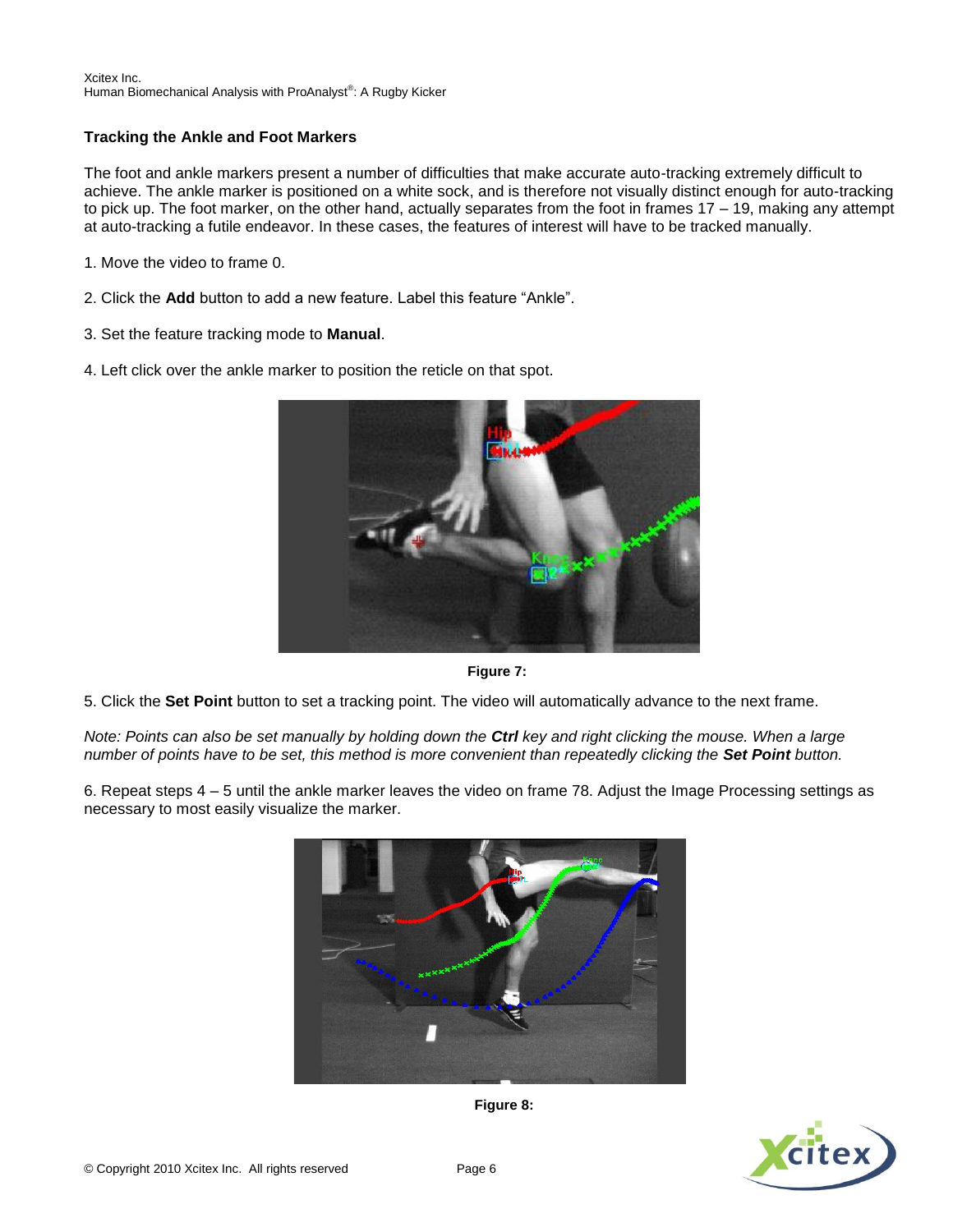7. Add a new feature and repeat steps 3 – 6 to manually track the kicker's foot until it leaves the video in frame 53. An easy way to do this would be to use the foot marker as a guide until it separates from the foot in frame 18. The marker's former position can be easily estimated for frames 19 – 53.



**Figure 9:**

# **Adding Feature Lines**

- 1. Click the **Configure** button to open the Line Configuration window.
- 2. Click the **Add Line** button to create a new feature line.
- 3. Select **Feature 1** in the **Possible Points** frame, and click the button to move it into the **Sequence of Points in Line** frame.
- 4. Repeat step 3 for **Feature 2** and **Feature 3**.
- 5. Check the box labeled **Show Angle Measurements**.



# **Figure 10:**

- 6. Click the **Apply** button. An angle measurement will be drawn between the kicker's hip, knee, and ankle.
- 7. Repeat steps 2 6 to add a feature line between the kicker's knee, ankle, and toe.